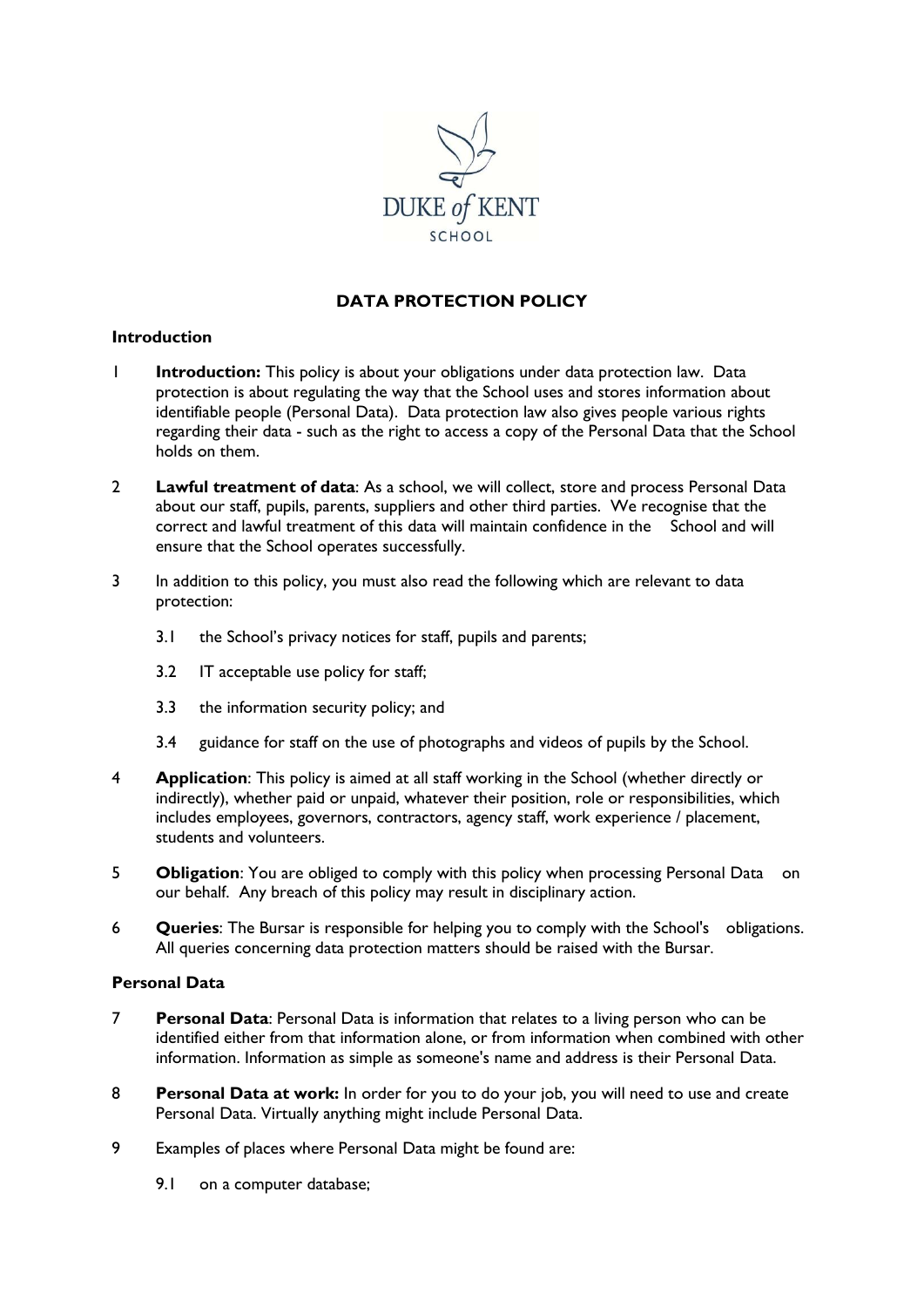- 9.2 in a file, such as a pupil report;
- 9.3 a register or contract of employment;
- 9.4 pupils' exercise books, coursework and mark books;
- 9.5 health records; and
- 9.6 email correspondence.

10 Examples of documents where Personal Data might be found are:

- 10.1 a report about a child protection or safeguarding incident;
- 10.2 a record about disciplinary action taken against a member of staff;
- 10.3 School newsletters;
- 10.4 photographs and videos of pupils;
- 10.5 a tape recording of a job interview;

10.6 contact details and other personal data held about pupils, parents and staff and their families;

10.7 contact details of a member of the public who is enquiring about placing their child at the School;

- 10.8 financial records of a parent;
- 10.9 information on a pupil's performance; and

10.10 an opinion about a parent or colleague in an email.

These are just examples - there may be many other things that you use and create that would be considered Personal Data. Data Protection law requires us to be extra careful when handling personal data about children.

- 11 **Critical School Personal Data:** The following types of information are referred to as **Critical School Personal Data** in this policy and in the information security policy. You must be particularly careful when dealing with Critical School Personal Data.
- 12 Critical School Personal Data is information about:
	- 12.1 safeguarding or child protection matters;
	- 12.2 someone's special educational needs;
	- 12.3 financial information (for example, a parent's bank details or a staff member's salary);
	- 12.4 an individual's racial or ethnic origin;
	- 12.5 an individual's political opinions;
	- 12.6 someone's religious or philosophical beliefs;
	- 12.7 trade union membership;
	- 12.8 someone's physical or mental health. This includes information about the provision of health care which reveals information about their health status;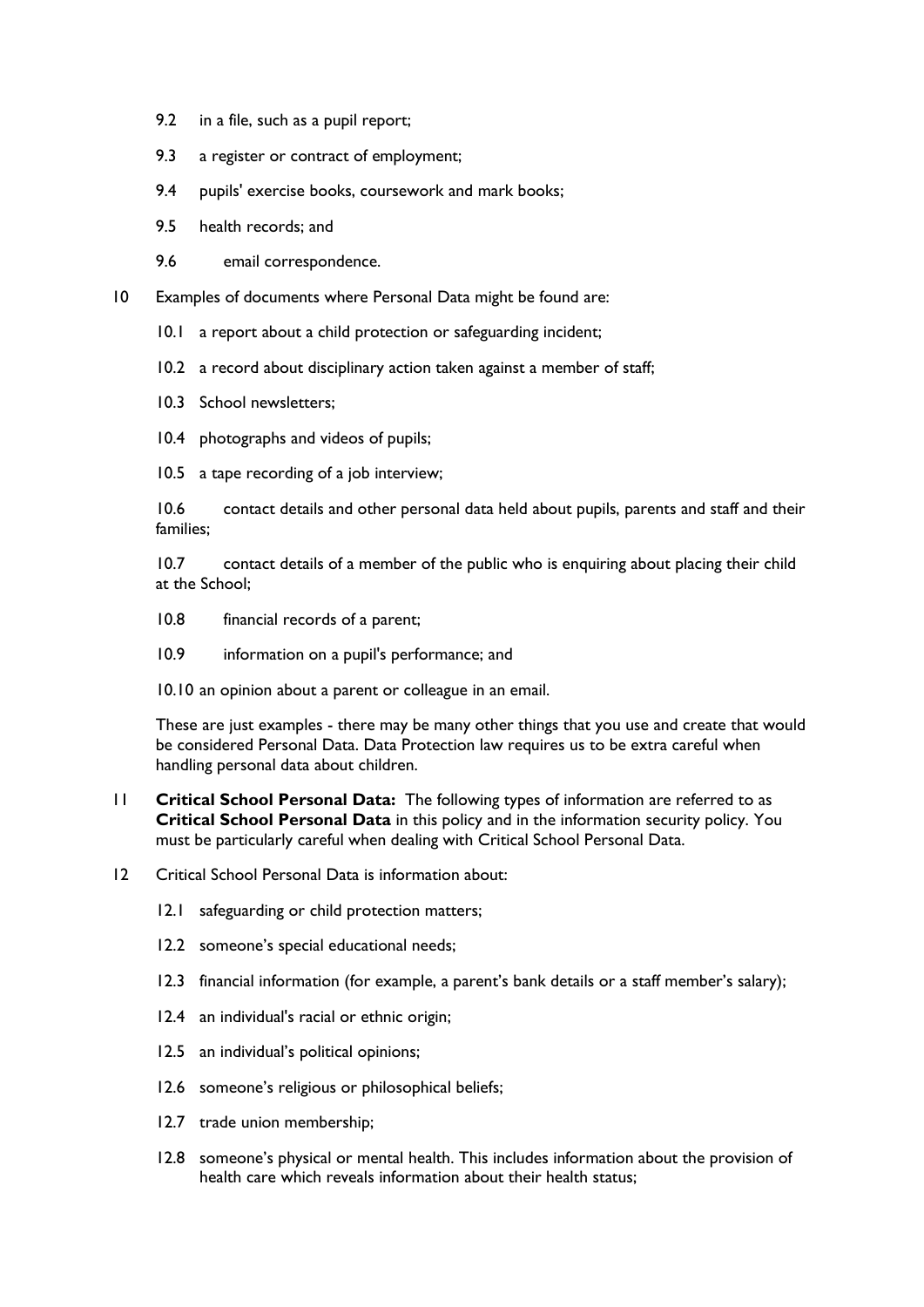- 12.9 sex life including sexual orientation;
- 12.10 actual or alleged criminal activity;
- 12.11 serious allegations made against an individual (whether or not the allegations amount to a criminal offence and whether or not the allegations have been proved);
- 12.12 biometrics (for example fingerprints used for controlling access to a building; and
- 12.13 genetic information.

If you have any questions about your processing of these categories of Critical School Personal Data please speak to the Bursar.

#### **Your obligations**

### 13 **Personal Information must be processed fairly, lawfully and transparently.**

- 13.1 What does this mean in practice?
	- 13.1.1 "Processing" covers doing virtually anything in relation to Personal Data, including using, sharing (internally or externally), copying and storing.
	- 13.1.2 People must be told what data is collected about them, what it is used for, and who it might be shared with. They must also be given other information, such as, what rights they have in their data, how long we keep it for and about their right to complain to the Information Commissioner's Office (the data protection regulator).
- 13.2 This information is provided in a document known as a Privacy Notice. Copies of the School's Privacy Notices can be obtained from the Bursar or accessed on the School's website. You must familiarise yourself with all of the School's privacy notices.
- 13.3 If you are using Personal Data in a way which someone might think is unfair please speak to the Bursar.
- 13.4 You must only process Personal data for the following purposes;
	- 13.4.1 ensuring that the School provides a safe and secure environment;
	- 13.4.2 providing pastoral care including safeguarding, child protection and promoting the welfare of our pupils;
	- 13.4.3 in relation to HR and staff matters:
	- 13.4.4 providing education and learning for our pupils;
	- 13.4.5 providing additional activities for pupils and parents (for example activity clubs);
	- 13.4.6 protecting and promoting the School's interests and objectives (for example fundraising and commercial ventures); and
	- 13.4.7 to fulfil the School's contractual and other legal obligations.
- 13.5 **Use of Personal Data:** If you want to do something with Personal Data that is not on the above list, or is not set out in the relevant privacy notice(s), you must speak to the Bursar. This is to make sure that the School can lawfully use the Personal Data.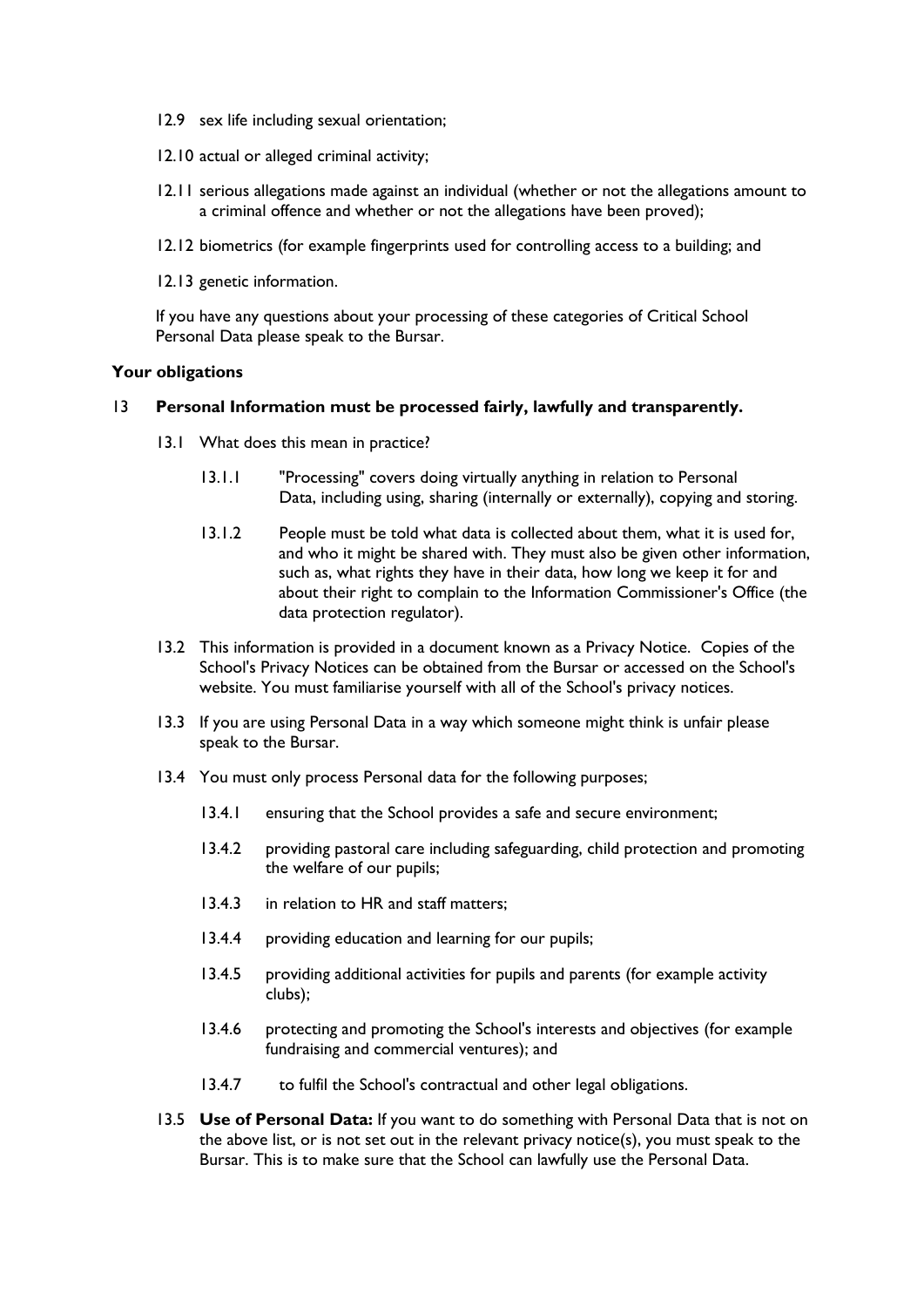13.6 **Consent:** We may sometimes rely on the consent of the individual to use their Personal Data. This consent must meet certain requirements and therefore you must speak to the Bursar if you think that you may need to seek consent. If you are not an employee of the School (for example, if you are a volunteer), then you must be extra careful to make sure that you are only using Personal Data in a way that has been expressly authorised by the School.

# 14 **You must only process Personal Data for specified, explicit and legitimate purposes.**

- 14.1 What does this mean in practice?
	- 14.1.1 You must not use personal data for a reason that is incompatible with the original reason for collecting it. For example, if pupils are told that they will be photographed to enable staff to recognise them when writing references, you must not use those photographs for another purpose (e.g. in the School's prospectus). Please see the School's Code of Conduct for further information relating to the use of photographs and videos.

# 15 **Personal Data held must be adequate and relevant for the purpose.**

- 15.1 What does this mean in practice?
	- 15.1.1 This means not making decisions based on incomplete data. For example, when writing reports you must make sure that you are using all of the relevant information about the pupil and when making a note of a disciplinary incident you must include all relevant details.

## 16 **You must not collect or use excessive or unnecessary Personal Data.**

- 16.1 What does this mean in practice?
	- 16.1.1 You must limit the Personal Data that you collect or use to the minimum needed to meet your objectives. For example, you do not need to share with all staff that a pupil has a health condition, only those staff that need to know or you must only collect information about a pupil's siblings if that Personal Data has some relevance, such as allowing the School to determine if a sibling fee discount is applicable.

# 17 **The Personal Data that you hold must be accurate**.

- 17.1 What does this mean in practice?
	- 17.1.1 You must ensure that Personal Data is complete and kept up to date. For example, if a parent notifies you that their contact details have changed, you must ensure that the School's information management system has been updated.

# 18 **You must not keep Personal Data longer than necessary**.

- 18.1 What does this this mean in practice?
	- 18.1.1 The School has a policy about how long different types of data should be kept for and when data should be destroyed. This applies to both paper and electronic documents. You must be particularly careful when you are deleting or disposing of data and must check the policy before doing so. You must only delete Personal Data if you are authorised to do so.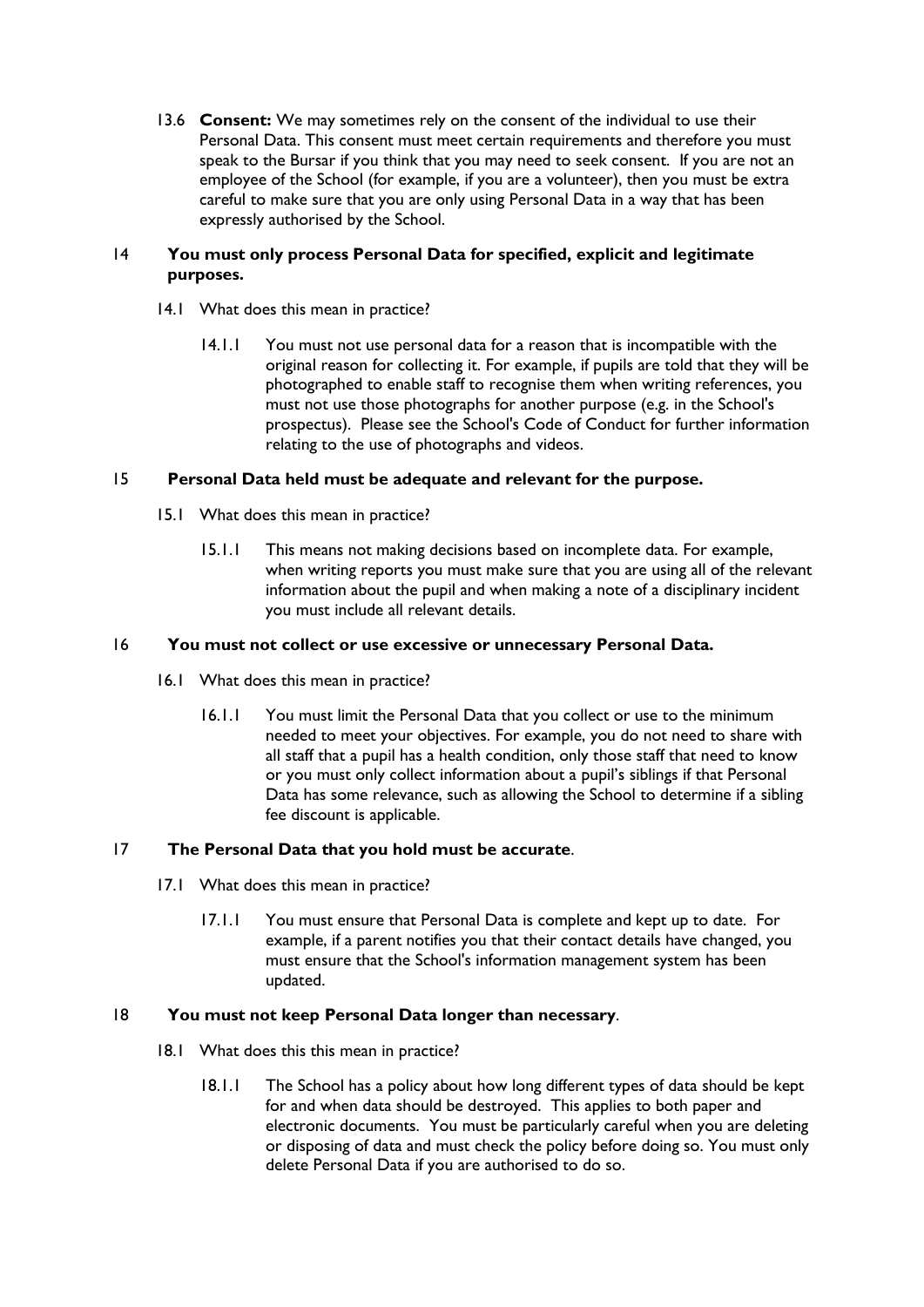18.1.2 Please speak to the Bursar for guidance on the retention periods and secure deletion.

## 19 **You must keep Personal Data secure**.

- 19.1.1 This is a high risk area of data protection for the School. Personal Data must be kept safe at all times. This includes paper and electronic information.
- 19.1.2 You must comply with the following School policies and guidance relating to the handling of Personal Data:

a. Information Security policy;

b.Guidance for Staff on the use of Photographs and Videos;

c. IT acceptable use policy for staff; and

d.Information and records Retention policy.

## 20 **You must not transfer Personal Data outside the UK without adequate protection.**

- 20.1 What does this mean in practice?
	- 20.1.1 If you need to transfer Personal Data outside the UK please contact the Bursar. For example, if you are arranging a school trip to another country.

### 21 **Accountability**

- 21.1 The School must be able to demonstrate its compliance with the data protection law. You are responsible for understanding your particular responsibilities under this policy to help ensure we meet our accountability requirements.
- 21.2 Before using personal data in a new way, or in a way that might present a risk to individuals if something went wrong (e.g. before implementing new software to store medical information) please speak to the Bursar.

### **Sharing Personal Data outside of the School - dos and don'ts**

- 22 Dos and don'ts: Please review the following dos and don'ts:
	- 22.1 **DO** share Personal Data on a need to know basis think about why it is necessary to share data outside of the School - if in doubt - always ask your Line Manager.
	- 22.2 **DO** encrypt emails which contain Critical School Personal Data described in paragraph 11/12 above. For example, encryption must be used when sending details of a safeguarding or child protection incident to social services. Further information on encryption can be found in the Information Security policy.
	- 22.3 **DO** make sure that you have permission from your Line Manager or the Bursar to share Personal Data on the School website or social media accounts.
	- 22.4 Do check with your Line Manager or the Bursar before using an app or other software that has not been authorised by the School.
	- 22.5 Do share Personal data in accordance with the School's Safeguarding and Child Protection Policy. If you have any questions or concerns relating to safeguarding or child protection, you must contact the Designated Safeguarding Lead.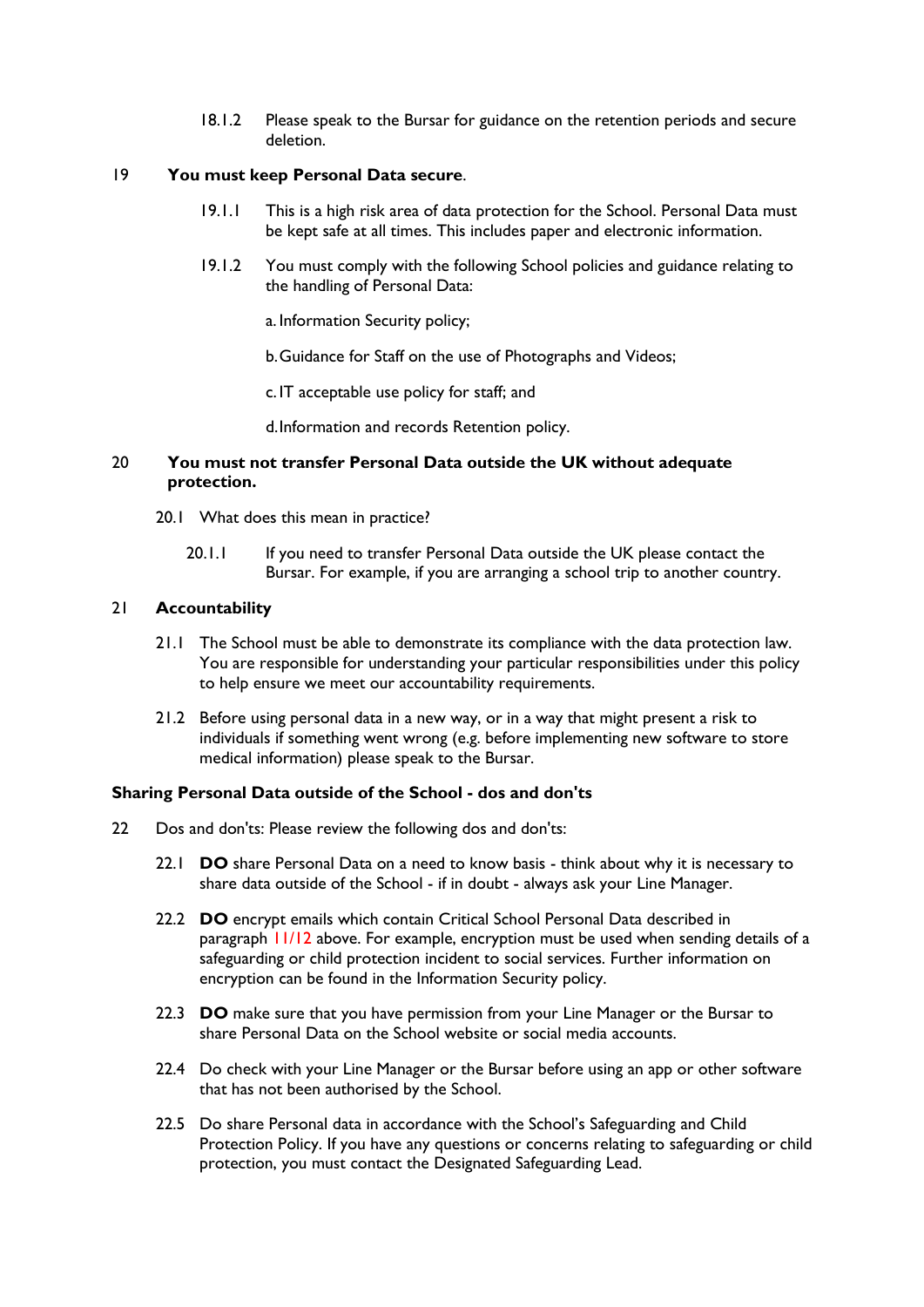- 22.6 **DO** be aware of "blagging". This is the use of deceit to obtain Personal Data from people or organisations. You must seek advice from the Bursar where you are suspicious as to why the information is being requested or if you are unsure of the identity of the requester (e.g. if a request has come from a parent but using a different email address).
- 22.7 **DO** be aware of phishing. Phishing is a way of making something (such as an email or a letter) appear as if it has come from a trusted source. This is a method used by fraudsters to access valuable personal details, such as usernames and passwords. Don't reply to email, text, or pop-up messages that ask for personal or financial information or click on any links in an email from someone that you don't recognise or if you have any concerns about the message. You must report all concerns about phishing to the IT department immediately. Further information on blagging and phishing can be found in the information security policy.
- 22.8 **DO NOT** disclose Personal Data to the police without permission from the Bursar (unless it is an emergency).
- 22.9 **DO NOT** disclose Personal Data to contractors or service providers without permission from the Bursar. This includes, for example, sharing Personal Data with an external marketing team to carry out a pupil recruitment event or with an online app or website.

## **Accessing or Sharing Personal Data within the School**

- 23 **Sharing Personal Data:** This section applies when Personal Data is accessed or shared within the School.
- 24 **Need to know basis**: Personal Data must only be accessed or shared within the School on a "need to know" basis.

Examples which are **likely** to comply with data protection law:

- 24.1 a teacher discussing a pupil's academic progress with other members of staff (for example, to ask for advice on how best to support the pupil);
- 24.2 sharing Personal Data in accordance with the School's Safeguarding and Child Protection Policy;
- 24.3 informing an exam invigilator that a particular pupil suffers from panic attacks; and
- 24.4 disclosing details of a teaching assistant's allergy to bee stings to colleagues so that you / they will know how to respond (but more private health matters must be kept confidential).

Examples which are **unlikely** to comply with data protection law:

- 24.5 the Head being given access to all records kept by nurses working within the School (seniority does not necessarily mean a right of access);
- 24.6 a member of staff looking at a colleague's HR records without good reason. For example, if they are being nosey or suspect their colleague earns more than they do. In fact accessing records without good reason can be a criminal offence (see paragraph 34 below).
- 24.7 informing all staff that a pupil has been diagnosed with dyslexia (rather than just informing those staff who teach the pupil); and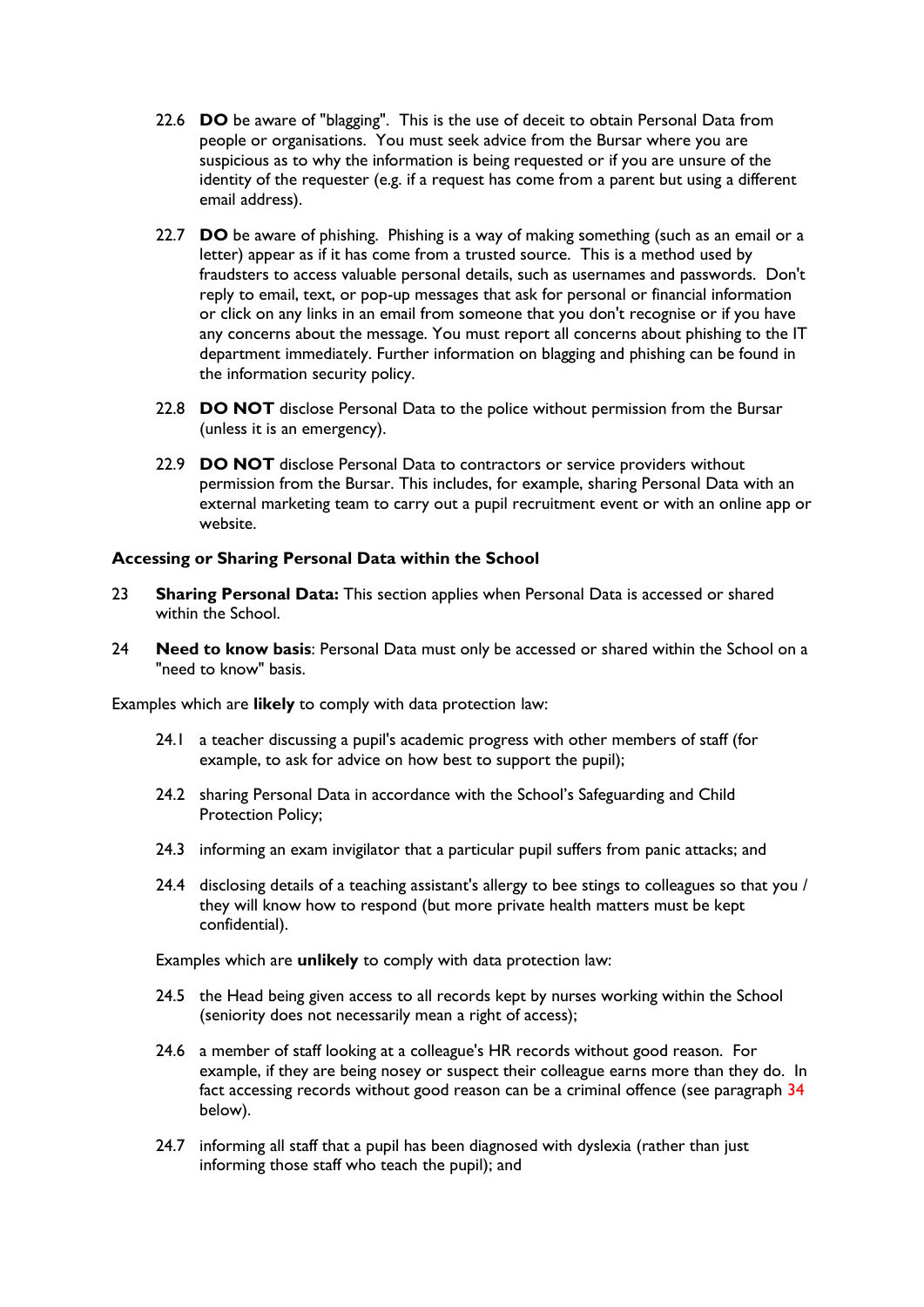24.8 disclosing personal contact details for a member of staff (e.g. their home address and telephone number) to other members of staff (unless the member of staff has given permission or it is an emergency).

You must make sure that you file and save Personal Data in the correct place. For example, emails which may be needed in the future should not be stored in your inbox but instead stored somewhere centrally.

25 **Sharing of Personal Data and safeguarding:** You may share Personal Data to avoid harm, for example in child protection and safeguarding matters. You should have received training on when to share information regarding welfare, safeguarding and child protection issues. If you have not received this training please contact the Designated Safeguarding Lead as a matter of urgency.

### **Individuals' rights in their Personal Data**

- 26 **Rights**: People have various rights in their information. You must be able to recognise when someone is exercising their rights so that you can refer the matter to the Bursar. These rights can be exercised either in writing (e.g. in an email) or orally.
- 27 **Individual's rights:** Please let the Bursar know if anyone (either for themselves or on behalf of another person, such as their child):
	- 27.1 wants a copy of the information the School holds about them or their child. This is commonly known as a subject access request;
	- 27.2 asks to withdraw any consent that they have given to use their information or information about their child;
	- 27.3 wants the School to delete any information;
	- 27.4 asks the School to correct or change information (unless this is a routine updating of information such as contact details);
	- 27.5 asks for personal information to be transferred to them or to another organisation;
	- 27.6 wants the School to stop using their information for direct marketing purposes. Direct marketing has a broad meaning for data protection purposes and might include communications such as the School newsletter or alumni events information; or
	- 27.7 objects to how the School is using their information or wants the School to stop using their information in a particular way, for example, if they are not happy that information has been shared with a third party.
- 28 Please note, a person may be committing a criminal offence if they alter, block, erase, destroy or conceal information to prevent it from being disclosed (for example, to prevent its disclosure under a subject access request. Therefore if you are asked to provide information or documents to a colleague who is preparing a response to a subject access request then you must make sure that you provide everything.

## **Requests for Personal Data (Subject Access Requests)**

29 **The right to request Personal Data:** One of the most commonly exercised rights mentioned in section 26 above is the right to make a Subject Access Request. Under this right people are entitled to request a copy of the Personal data which the School holds about them (or in some cases their child) and to certain supplemental information.